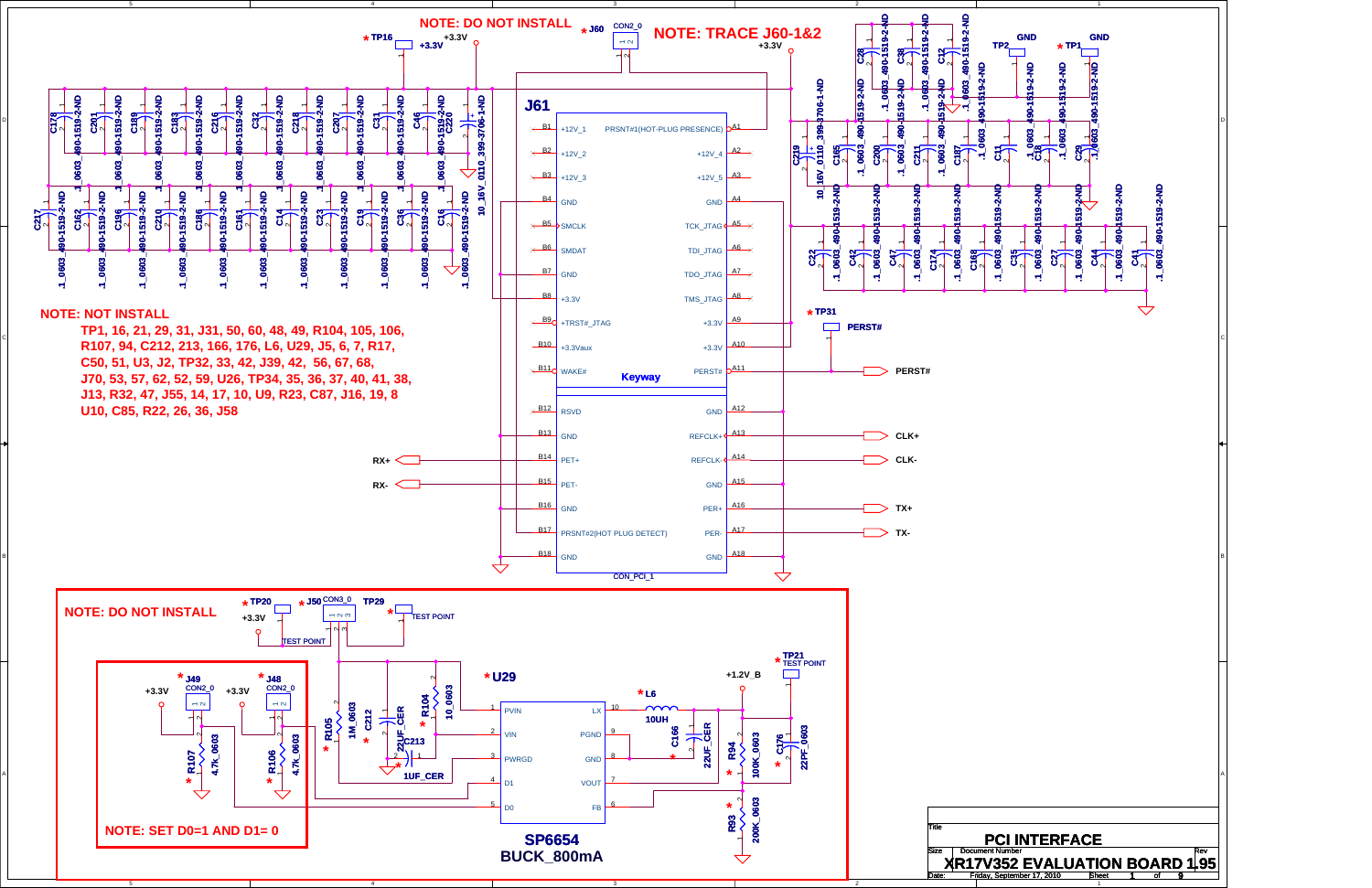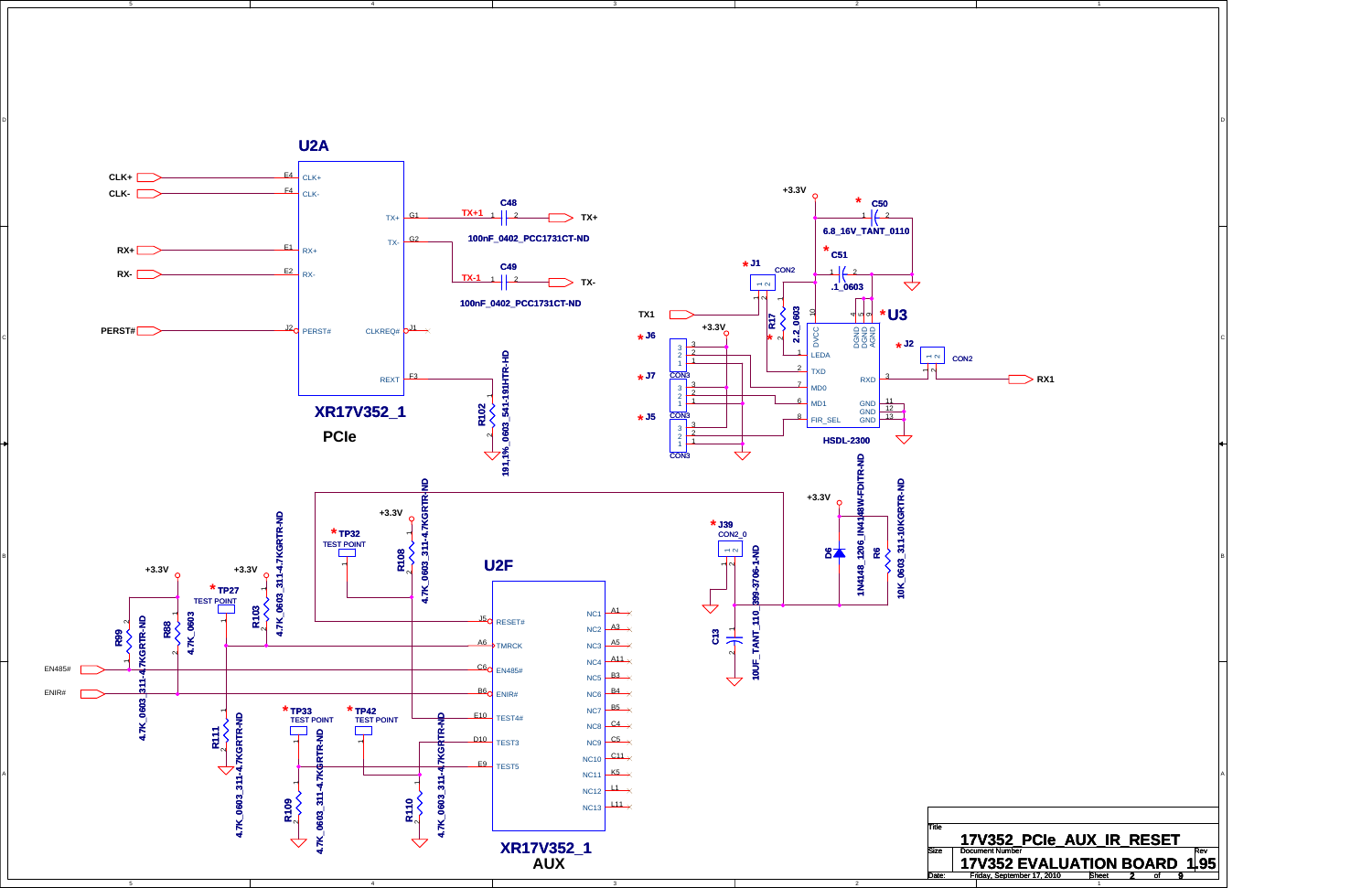

D

C



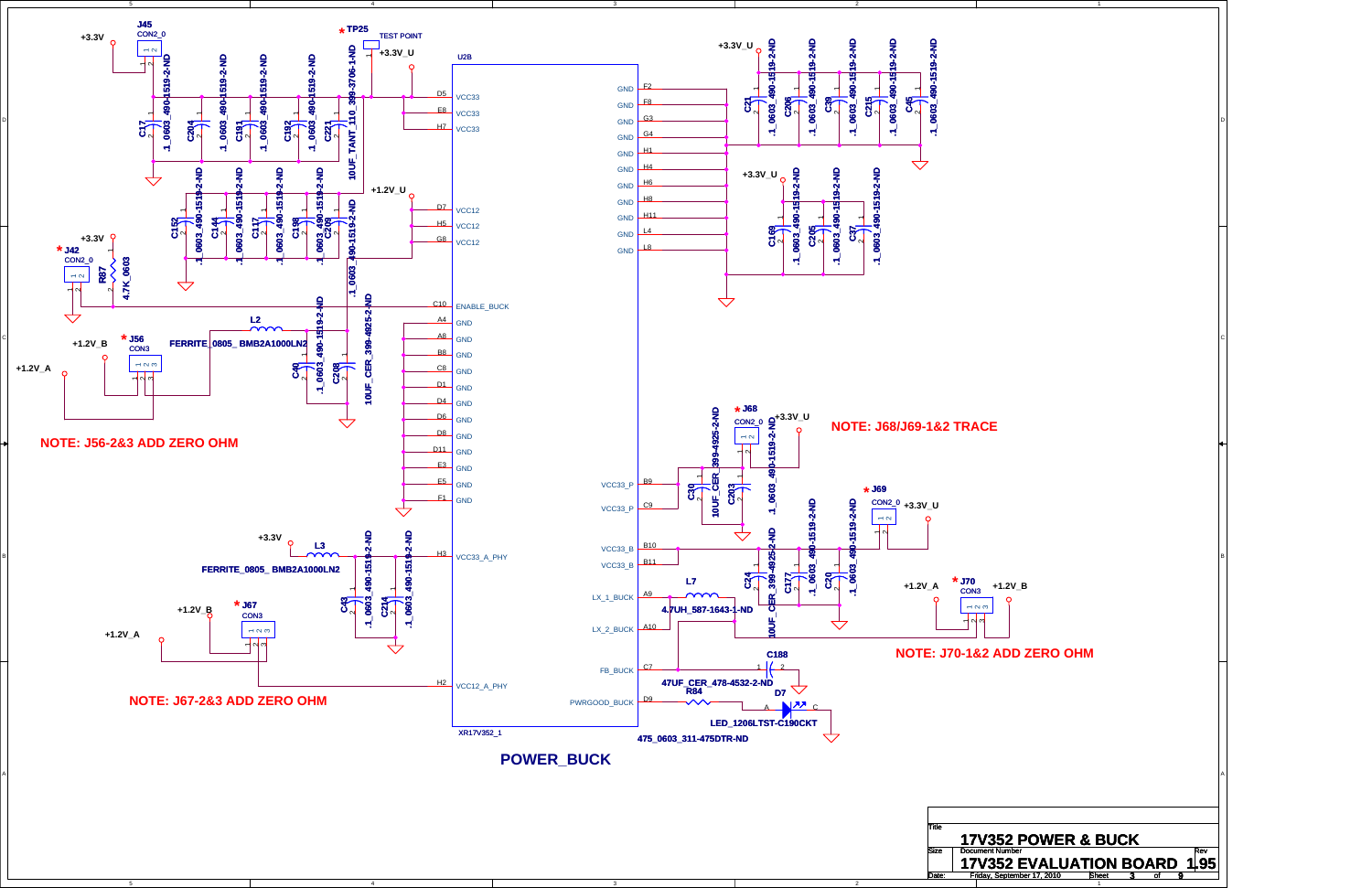4

4

5

3

3

2

2

D

C



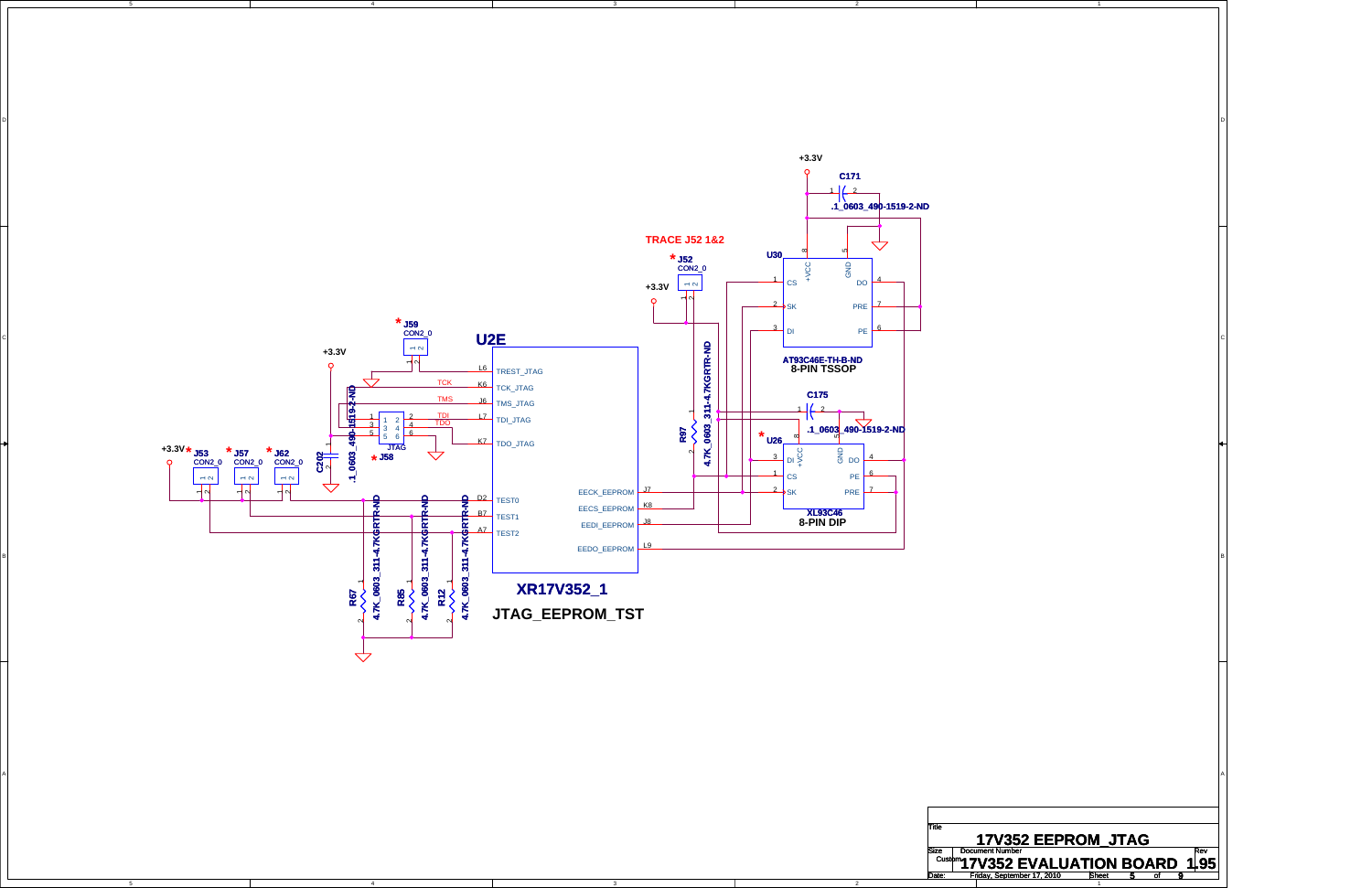5 4

5

3

3





D

C

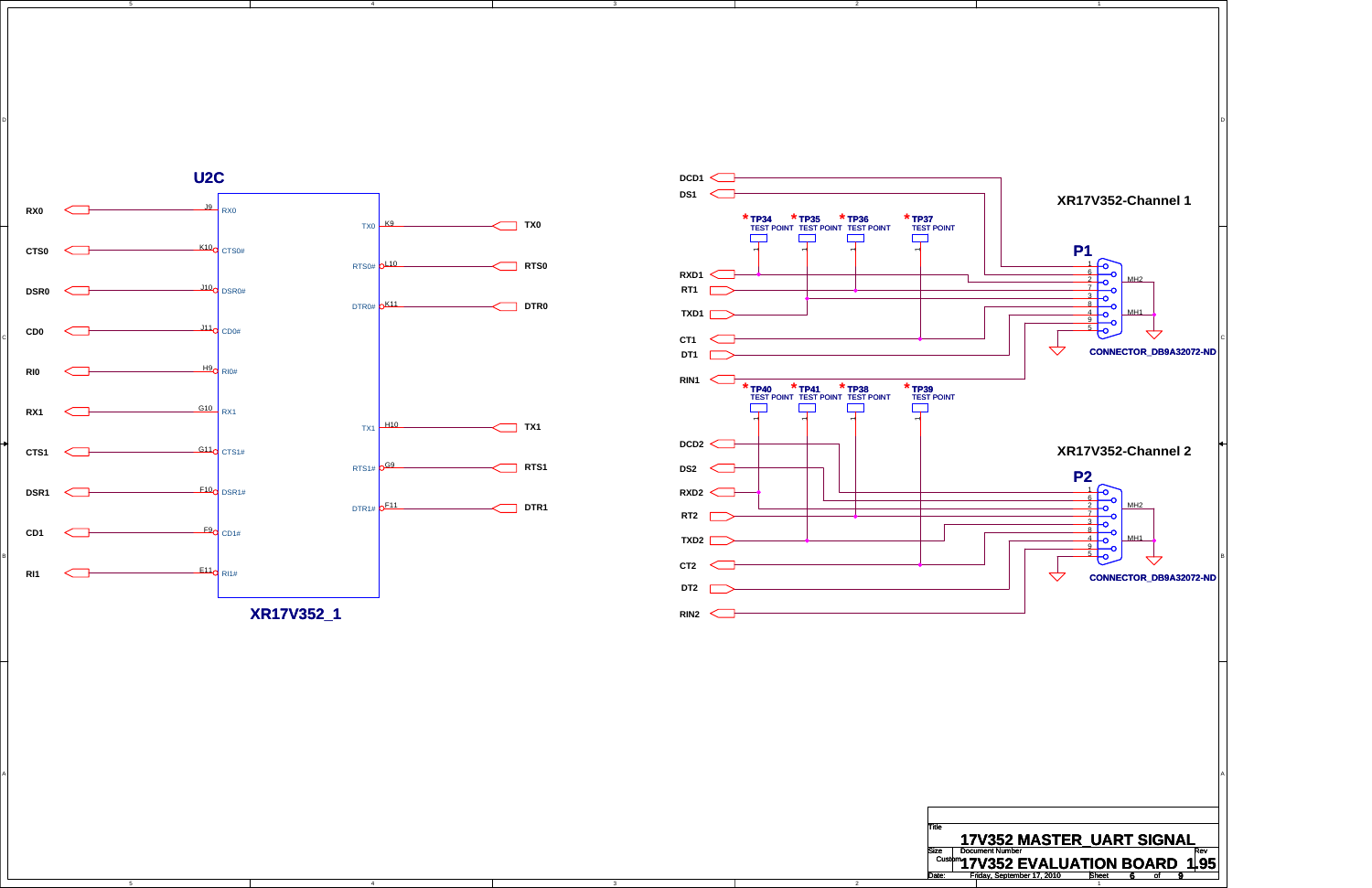5

4

4

3

3

2

2

D

C

A





**LED\_1206\_LTST-C190CKT 475\_0603\_311-475DTR-ND**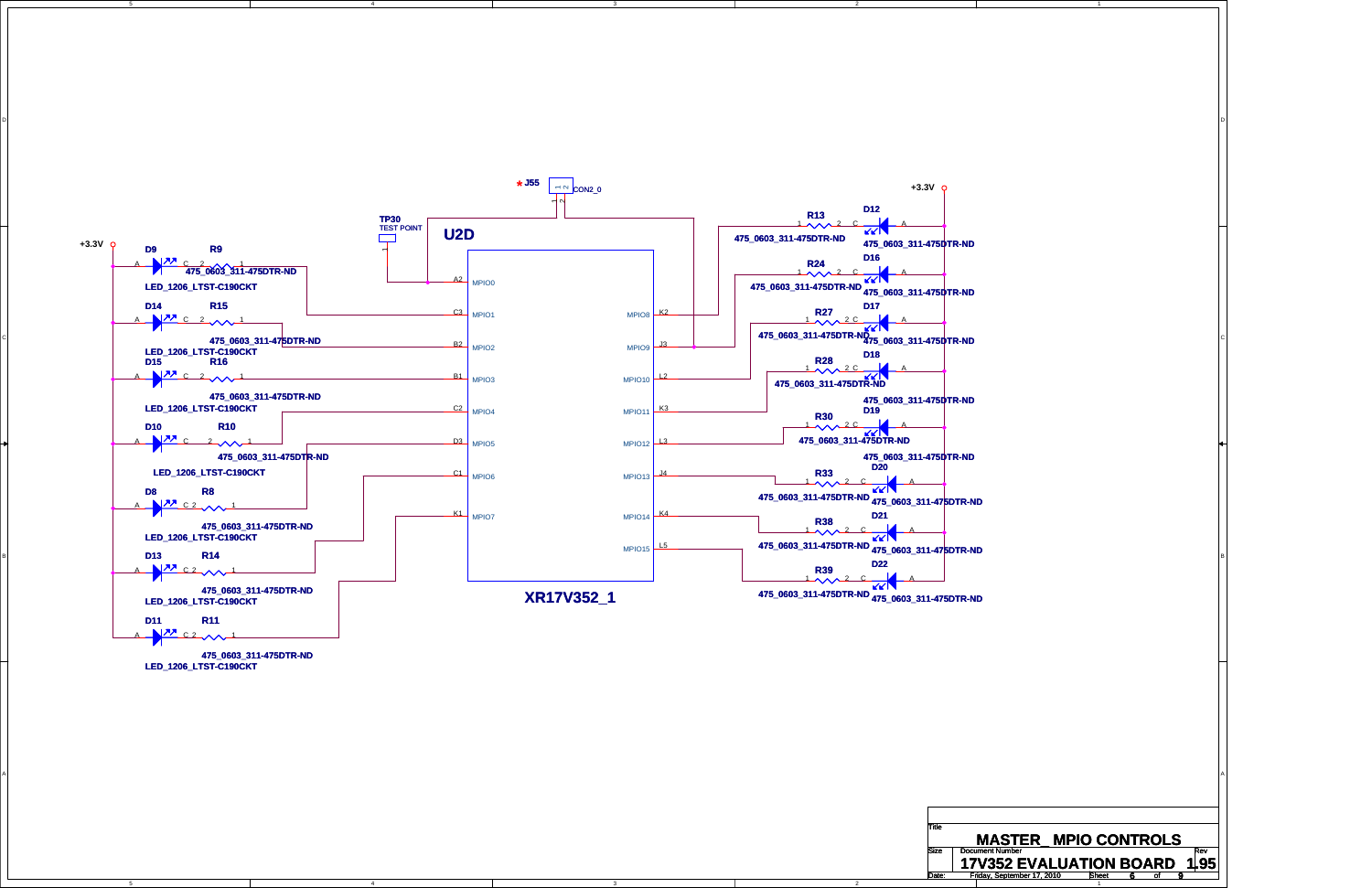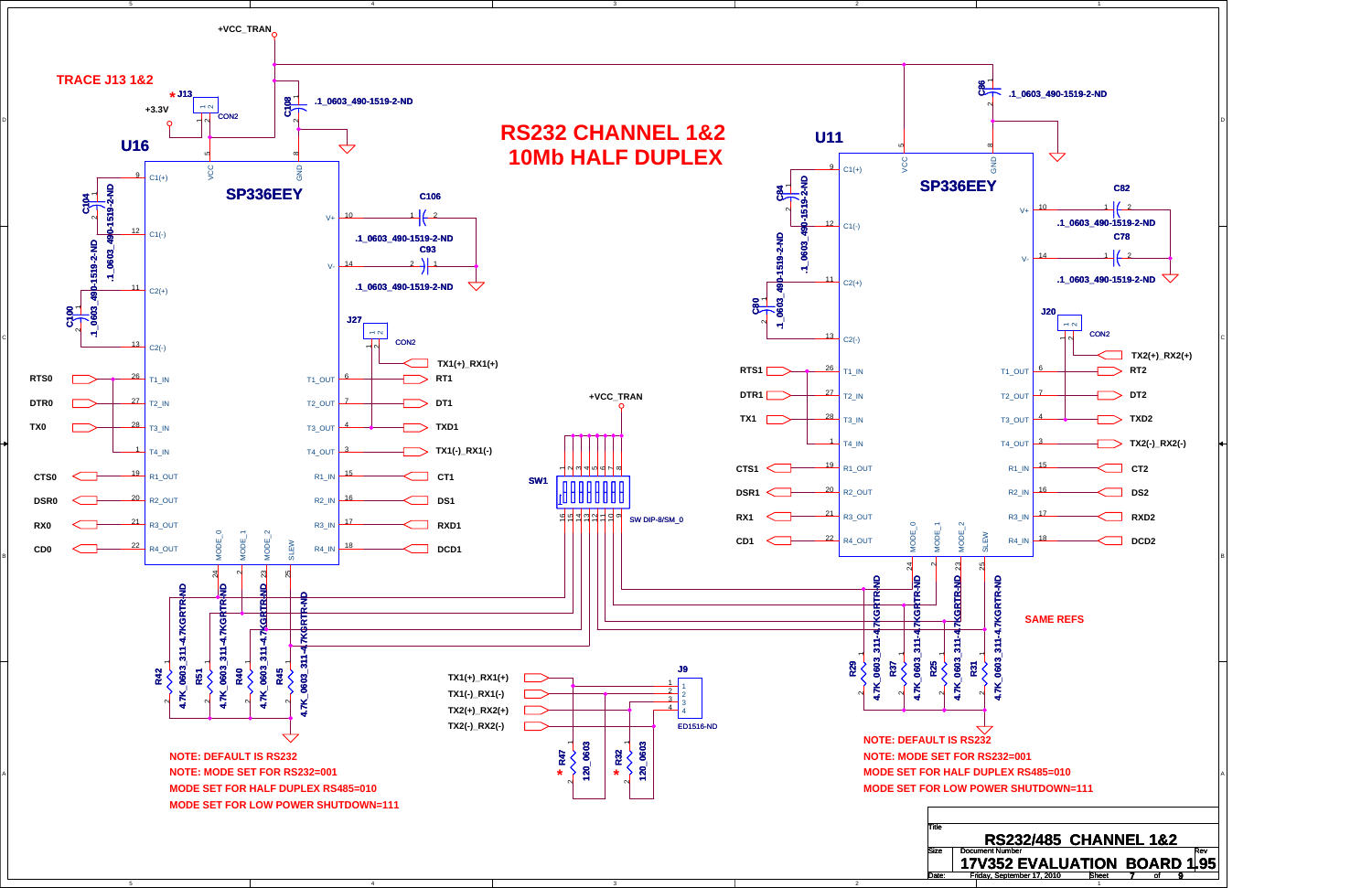4

3

2

5

D

C